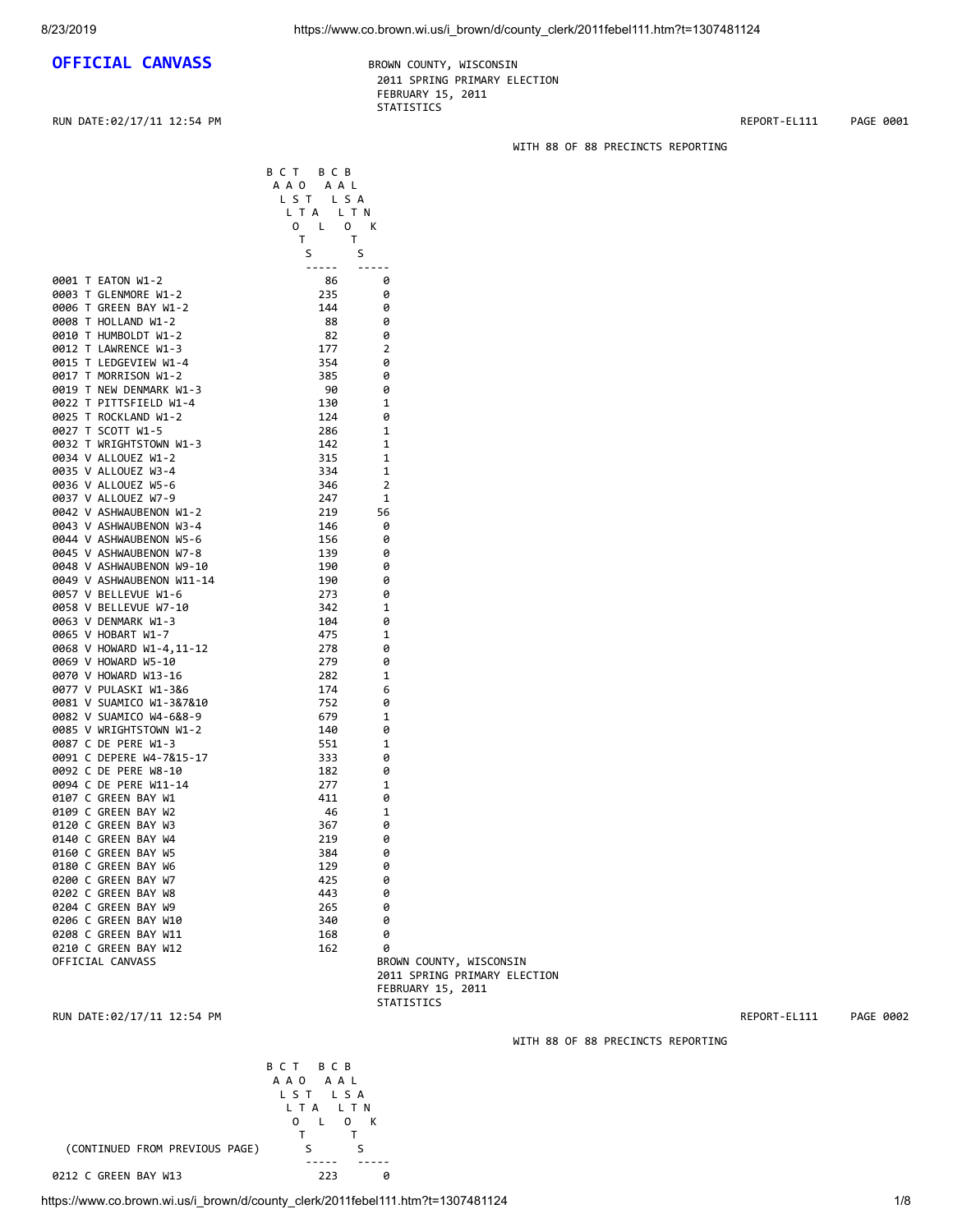|                                              | Vote for not more than 1     | n T D      |                                                                              |                                   |              |           |
|----------------------------------------------|------------------------------|------------|------------------------------------------------------------------------------|-----------------------------------|--------------|-----------|
|                                              | JUSTICE OF THE SUPREME COURT |            |                                                                              | WITH 88 OF 88 PRECINCTS REPORTING |              |           |
| RUN DATE:02/17/11 12:54 PM                   |                              |            |                                                                              |                                   | REPORT-EL111 | PAGE 0003 |
| OFFICIAL CANVASS                             |                              |            | BROWN COUNTY, WISCONSIN<br>2011 SPRING PRIMARY ELECTION<br>FEBRUARY 15, 2011 |                                   |              |           |
|                                              | CANDIDATE TOTALS             | 21732      | 79                                                                           |                                   |              |           |
|                                              | VOTE TOTAL                   | 21732      | 79                                                                           |                                   |              |           |
| 0286 C GREEN BAY W50                         |                              | 8          | 0                                                                            |                                   |              |           |
| 0284 C GREEN BAY W49                         |                              | 316        | 0                                                                            |                                   |              |           |
| 0282 C GREEN BAY W48                         |                              | 358        | 0                                                                            |                                   |              |           |
| 0280 C GREEN BAY W47                         |                              | 130        | 0                                                                            |                                   |              |           |
| 0278 C GREEN BAY W46                         |                              | 301        | 0                                                                            |                                   |              |           |
| 0274 C GREEN BAY W44<br>0276 C GREEN BAY W45 |                              | 319<br>265 | 0<br>0                                                                       |                                   |              |           |
| 0272 C GREEN BAY W43                         |                              | 379        | 0                                                                            |                                   |              |           |
| 0270 C GREEN BAY W42                         |                              | 335        | 0                                                                            |                                   |              |           |
| 0268 C GREEN BAY W41                         |                              | 288        | 0                                                                            |                                   |              |           |
| 0266 C GREEN BAY W40                         |                              | 175        | 0                                                                            |                                   |              |           |
| 0264 C GREEN BAY W39                         |                              | 181        | 0                                                                            |                                   |              |           |
| 0262 C GREEN BAY W38                         |                              | 284        | 0                                                                            |                                   |              |           |
| 0260 C GREEN BAY W37                         |                              | 160        | 0                                                                            |                                   |              |           |
| 0258 C GREEN BAY W36                         |                              | 137        | 0                                                                            |                                   |              |           |
| 0254 C GREEN BAY W34<br>0256 C GREEN BAY W35 |                              | 174        | 0<br>0                                                                       |                                   |              |           |
| 0252 C GREEN BAY W33                         |                              | 416<br>238 | 0                                                                            |                                   |              |           |
| 0250 C GREEN BAY W32                         |                              | 423        | 0                                                                            |                                   |              |           |
| 0248 C GREEN BAY W31                         |                              | 134        | 0                                                                            |                                   |              |           |
| 0246 C GREEN BAY W30                         |                              | 350        | 0                                                                            |                                   |              |           |
| 0244 C GREEN BAY W29                         |                              | 226        | 0                                                                            |                                   |              |           |
| 0242 C GREEN BAY W28                         |                              | 394        | 0                                                                            |                                   |              |           |
| 0240 C GREEN BAY W27                         |                              | 163        | 0                                                                            |                                   |              |           |
| 0238 C GREEN BAY W26                         |                              | 98         | 0                                                                            |                                   |              |           |
| 0236 C GREEN BAY W25                         |                              | 104        | 0                                                                            |                                   |              |           |
| 0234 C GREEN BAY W24                         |                              | 151        | 0                                                                            |                                   |              |           |
| 0230 C GREEN BAY W22<br>0232 C GREEN BAY W23 |                              | 114<br>162 | 0                                                                            |                                   |              |           |
| 0228 C GREEN BAY W21                         |                              | 257        | 0<br>0                                                                       |                                   |              |           |
| 0226 C GREEN BAY W20                         |                              | 183        | 0                                                                            |                                   |              |           |
| 0224 C GREEN BAY W19                         |                              | 100        | 0                                                                            |                                   |              |           |
| 0222 C GREEN BAY W18                         |                              | 91         | 0                                                                            |                                   |              |           |
| 0220 C GREEN BAY W17                         |                              | 135        | 0                                                                            |                                   |              |           |
| 0218 C GREEN BAY W16                         |                              | 337        | 0                                                                            |                                   |              |           |
| 0216 C GREEN BAY W15                         |                              | 277        | 0                                                                            |                                   |              |           |
| 0214 C GREEN BAY W14                         |                              | 261        | 0                                                                            |                                   |              |           |

|                           |        | DTP      |                      |     |                |
|---------------------------|--------|----------|----------------------|-----|----------------|
|                           | J F K  | A . R    |                      |     |                |
|                           | 0.1    | V<br>0   |                      |     |                |
|                           | A<br>0 | I        | S                    |     |                |
|                           | N<br>P | D        | S<br>M S             | W   |                |
|                           | N<br>P |          | E<br>A T             | R   |                |
|                           | Е<br>E | J W      | R                    | R E | I              |
|                           | N      | 0 I      | $\mathbf{r}$         | L P | Т              |
|                           | B      | E N      |                      | A H | E              |
|                           | U      | L N      | J                    | E   |                |
|                           |        | I<br>R   | R                    | Ν   | I              |
|                           |        | G<br>G   |                      | S   | N              |
| 0001 T EATON W1-2         |        | 20       | 9<br>39              | 11  | 0              |
| 0003 T GLENMORE W1-2      |        | 58<br>12 | 114                  | 24  | 0              |
| 0006 T GREEN BAY W1-2     |        | 28       | 8<br>89              | 14  | $\mathbf{1}$   |
| 0008 T HOLLAND W1-2       |        | 18       | 6<br>54              | 9   | 0              |
| 0010 T HUMBOLDT W1-2      |        | 15       | 3<br>45              | 15  | 0              |
| 0012 T LAWRENCE W1-3      |        | 36<br>10 | 119                  | 8   | 0              |
| 0015 T LEDGEVIEW W1-4     |        | 64<br>13 | 239                  | 27  | $\mathbf{1}$   |
| 0017 T MORRISON W1-2      |        | 72<br>25 | 207                  | 37  | 0              |
| 0019 T NEW DENMARK W1-3   |        | 19       | $\overline{2}$<br>59 | 6   | 0              |
| 0022 T PITTSFIELD W1-4    |        | 27       | 6<br>79              | 10  | 0              |
| 0025 T ROCKLAND W1-2      |        | 24       | 5<br>83              | 9   | 0              |
| 0027 T SCOTT W1-5         |        | 62<br>11 | 170                  | 28  | 1              |
| 0032 T WRIGHTSTOWN W1-3   |        | 38       | $\overline{4}$<br>83 | 13  | 0              |
| 0034 V ALLOUEZ W1-2       |        | 19<br>98 | 148                  | 33  | $\mathbf 2$    |
| 0035 V ALLOUEZ W3-4       |        | 99<br>20 | 166                  | 30  | $\overline{2}$ |
| 0036 V ALLOUEZ W5-6       |        | 59<br>13 | 225                  | 40  | 0              |
| 0037 V ALLOUEZ W7-9       |        | 47<br>12 | 152                  | 26  | $\mathbf{1}$   |
| 0042 V ASHWAUBENON W1-2   |        | 41       | $\overline{7}$<br>81 | 23  | $\mathbf{1}$   |
| 0043 V ASHWAUBENON W3-4   |        | 37       | 88<br>6              | 12  | 0              |
| 0044 V ASHWAUBENON W5-6   |        | 32<br>10 | 88                   | 18  | 0              |
| 0045 V ASHWAUBENON W7-8   |        | 29       | 4<br>87              | 15  | 0              |
| 0048 V ASHWAUBENON W9-10  |        | 34<br>10 | 113                  | 22  | 0              |
| 0049 V ASHWAUBENON W11-14 |        | 34       | 9<br>122             | 15  | 1              |

https://www.co.brown.wi.us/i\_brown/d/county\_clerk/2011febel111.htm?t=1307481124 2/8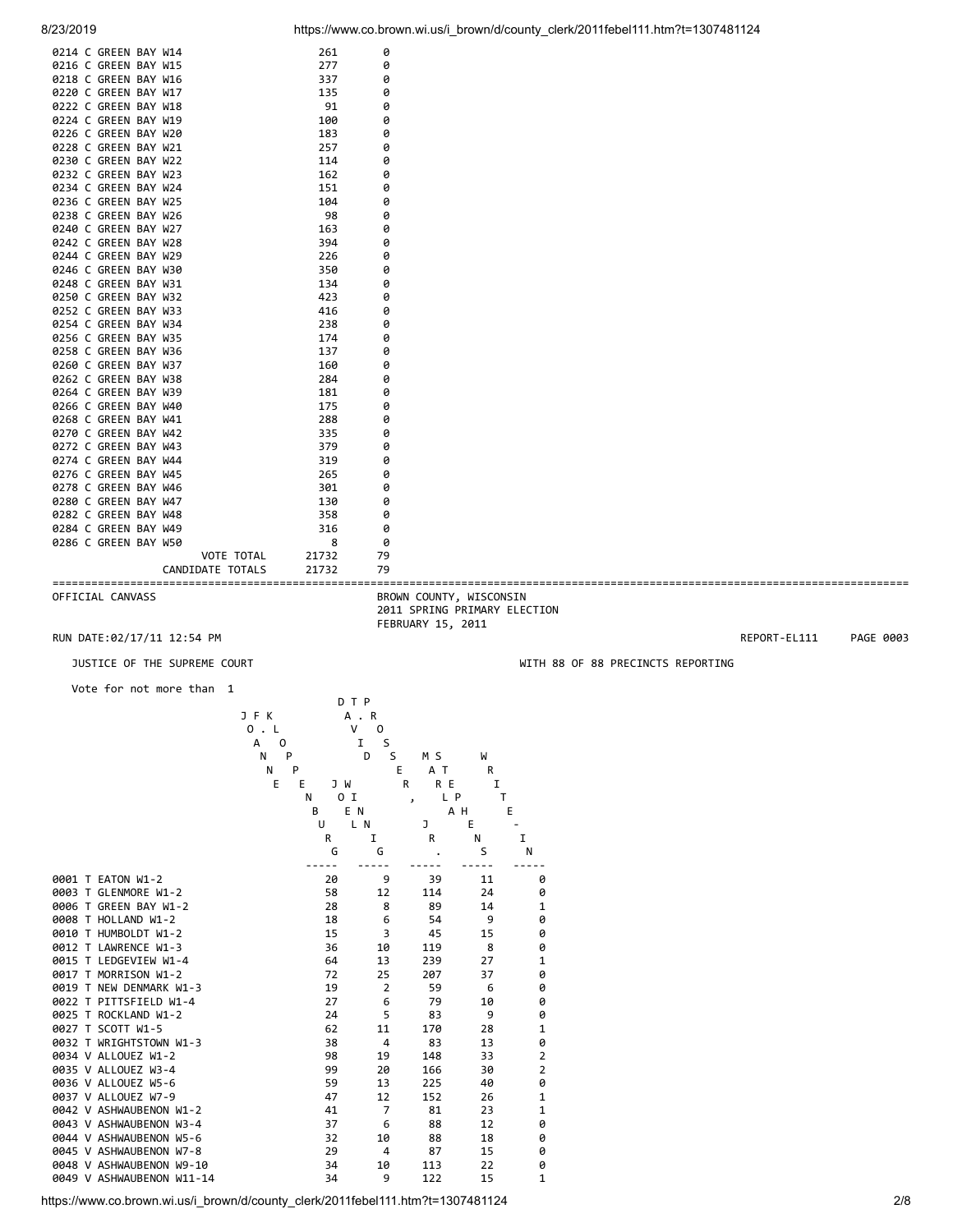| 8/23/2019 |  |  |
|-----------|--|--|
|           |  |  |

8/23/2019 https://www.co.brown.wi.us/i\_brown/d/county\_clerk/2011febel111.htm?t=1307481124

| 0057 V BELLEVUE W1-6     | 57  | 19             | 147               | 35                           | $\overline{2}$ |
|--------------------------|-----|----------------|-------------------|------------------------------|----------------|
| 0058 V BELLEVUE W7-10    | 63  | 14             | 224               | 33                           | 0              |
| 0063 V DENMARK W1-3      | 22  | - 6            | 56                | 16                           | $\mathbf{1}$   |
| 0065 V HOBART W1-7       | 87  | 13             | 313               | 44                           | $\mathbf{1}$   |
| 0068 V HOWARD W1-4,11-12 | 77  | 20             | 140               | 36                           | $\overline{2}$ |
| 0069 V HOWARD W5-10      | 54  | 18             | 168               | 30                           | 0              |
| 0070 V HOWARD W13-16     | 68  | 9              | 161               | 33                           | 0              |
| 0077 V PULASKI W1-3&6    | 43  | 9              | 93                | 19                           | 1              |
| 0081 V SUAMICO W1-3&7&10 | 109 | 50             | 409               | 89                           | $\overline{2}$ |
| 0082 V SUAMICO W4-6&8-9  | 131 | 42             | 356               | 53                           | 3              |
| 0085 V WRIGHTSTOWN W1-2  | 27  | $\overline{7}$ | 94                | 12                           | 0              |
| 0087 C DE PERE W1-3      | 110 | 30             | 315               | 67                           | 0              |
| 0091 C DEPERE W4-7&15-17 | 70  | 10             | 204               | 35                           | $\overline{2}$ |
| 0092 C DE PERE W8-10     | 50  | 10             | 96                | 18                           | $\mathbf 1$    |
| 0094 C DE PERE W11-14    | 56  | 12             | 174               | 32                           | $\mathbf{1}$   |
| 0107 C GREEN BAY W1      | 102 | 31             | 189               | 43                           | 0              |
| 0109 C GREEN BAY W2      | 13  | - 6            | 11                | 9                            | $\mathbf{1}$   |
| 0120 C GREEN BAY W3      | 84  | 22             | 192               | 38                           | 0              |
| 0140 C GREEN BAY W4      | 66  | 10             | 90                | 32                           | 0              |
| 0160 C GREEN BAY W5      | 99  | 18             | 199               | 30                           | $\mathbf{1}$   |
| 0180 C GREEN BAY W6      | 28  | -6             | 72                | 11                           | 3              |
| 0200 C GREEN BAY W7      | 74  | 12             | 226               | 44                           | 4              |
| OFFICIAL CANVASS         |     |                |                   | BROWN COUNTY, WISCONSIN      |                |
|                          |     |                |                   | 2011 SPRING PRIMARY ELECTION |                |
|                          |     |                | FEBRUARY 15, 2011 |                              |                |

### RUN DATE:02/17/11 12:54 PM REPORT-EL111 PAGE 0004

Vote for not more than 1



https://www.co.brown.wi.us/i\_brown/d/county\_clerk/2011febel111.htm?t=1307481124 3/8

JUSTICE OF THE SUPREME COURT WITH 88 OF 88 PRECINCTS REPORTING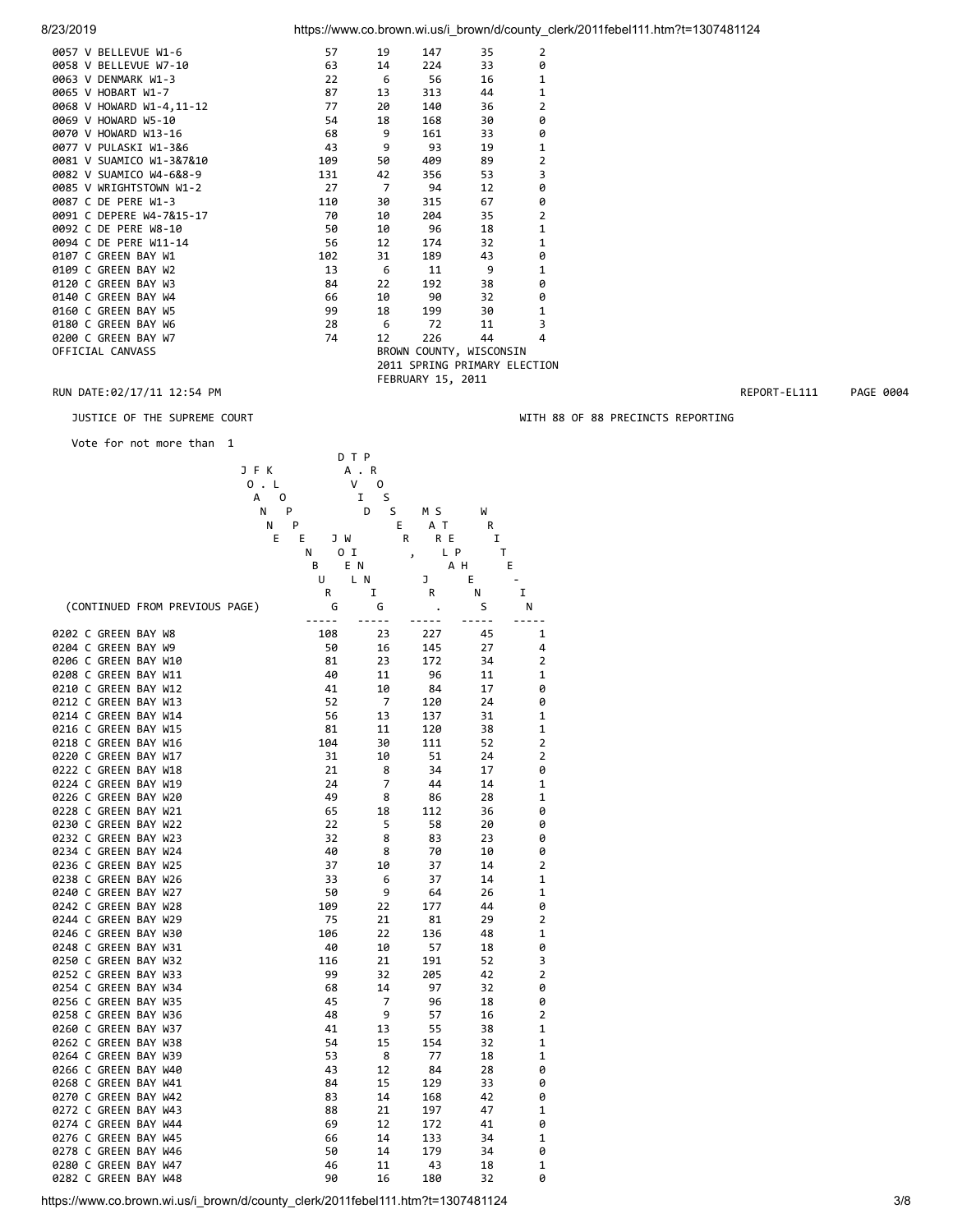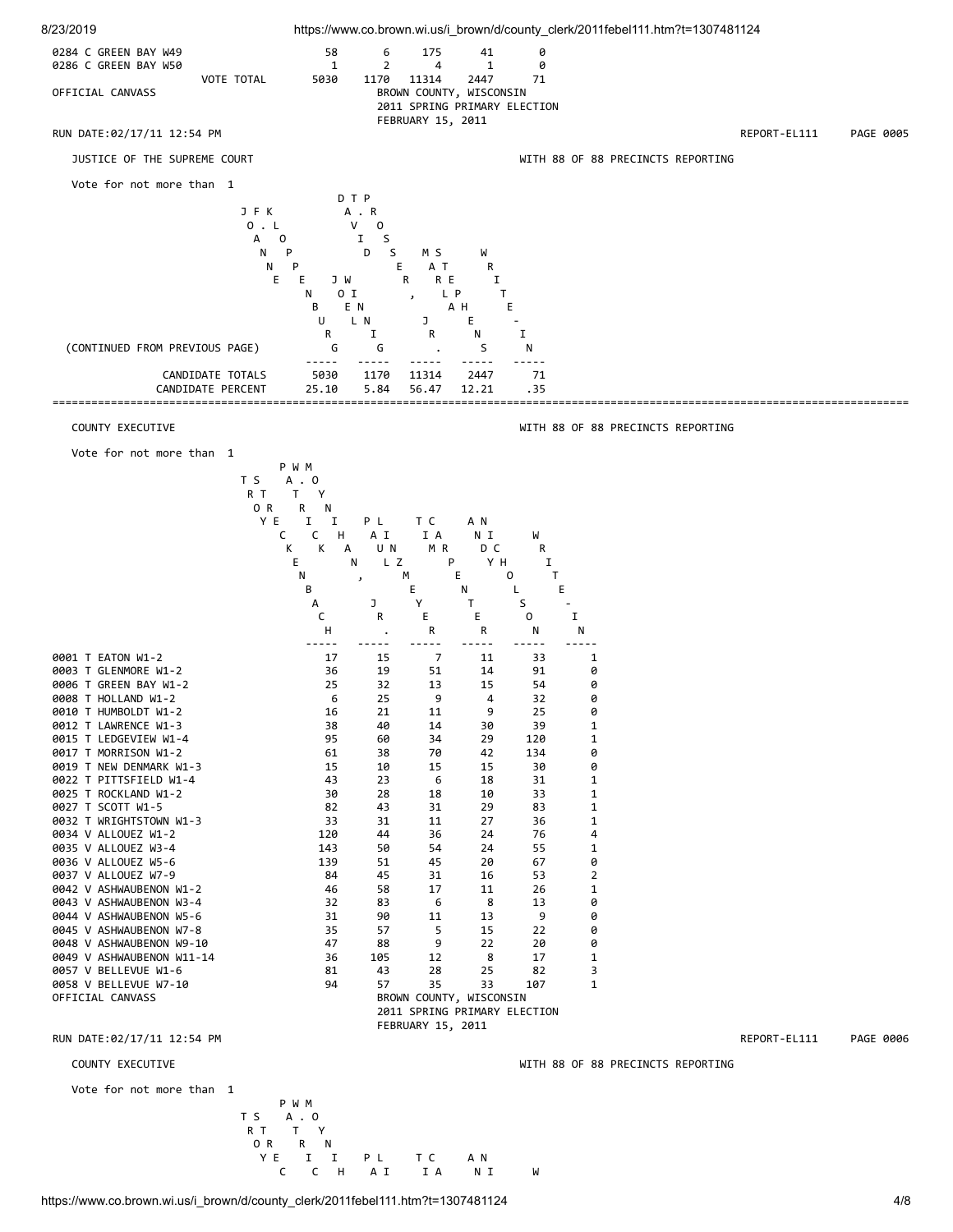|                                                   | K<br>К<br>Е | А<br>UN<br>L Z<br>N | M R<br>P                     | DС<br>Y H    | R<br>I    |                     |
|---------------------------------------------------|-------------|---------------------|------------------------------|--------------|-----------|---------------------|
|                                                   | Ν           | $\mathbf{z}$        | E<br>м                       |              | 0<br>т    |                     |
|                                                   | B<br>А      | J                   | E<br>Υ                       | Ν<br>Τ       | L<br>S    | E                   |
|                                                   | c           | R                   | Е                            | Е            | 0         | I                   |
| (CONTINUED FROM PREVIOUS PAGE)                    | н<br>----   | ò.                  | R<br>$- - -$                 | R<br>$- - -$ | N         | N                   |
| 0063 V DENMARK W1-3                               | 28          | 22                  | 16                           | 7            | 27        | 2                   |
| 0065 V HOBART W1-7                                | 69          | 38                  | 36                           | 255          | 60        | 2                   |
| 0068 V HOWARD W1-4,11-12                          | 95          | 50                  | 41                           | 31           | 46        | 1                   |
| 0069 V HOWARD W5-10                               | 80          | 58                  | 27                           | 33           | 61        | $\overline{2}$      |
| 0070 V HOWARD W13-16                              | 80          | 48<br>27            | 36                           | 40           | 63        | 1<br>2              |
| 0077 V PULASKI W1-3&6<br>0081 V SUAMICO W1-3&7&10 | 53<br>217   | 141                 | 20<br>75                     | 19<br>80     | 34<br>120 | 1                   |
| 0082 V SUAMICO W4-6&8-9                           | 171         | 123                 | 59                           | 88           | 120       | 4                   |
| 0085 V WRIGHTSTOWN W1-2                           | 25          | 23                  | 14                           | 17           | 42        | 0                   |
| 0087 C DE PERE W1-3                               | 170         | 112                 | 85                           | 27           | 112       | 3                   |
| 0091 C DEPERE W4-7&15-17                          | 95          | 53                  | 40                           | 24           | 101       | 0                   |
| 0092 C DE PERE W8-10                              | 50          | 33                  | 21                           | 21           | 46        | 0                   |
| 0094 C DE PERE W11-14                             | 86          | 55                  | 36                           | 28           | 61        | 0                   |
| 0107 C GREEN BAY W1                               | 102         | 72                  | 51                           | 30           | 108       | $\overline{2}$      |
| 0109 C GREEN BAY W2                               | 5           | 4                   | 10                           | 9            | 5         | 1                   |
| 0120 C GREEN BAY W3                               | 99          | 65                  | 41                           | 27           | 108       | 0                   |
| 0140 C GREEN BAY W4                               | 47          | 35                  | 22                           | 26           | 66        | 1                   |
| 0160 C GREEN BAY W5                               | 75          | 59                  | 49                           | 32           | 134       | 1                   |
| 0180 C GREEN BAY W6                               | 27          | 22                  | 15                           | 10           | 47        | 3                   |
| 0200 C GREEN BAY W7                               | 82          | 78                  | 54                           | 23           | 129       | $\overline{2}$      |
| 0202 C GREEN BAY W8                               | 97          | 81                  | 46                           | 38           | 131       | $\overline{2}$      |
| 0204 C GREEN BAY W9                               | 50          | 39                  | 23                           | 23           | 103       | $\overline{2}$      |
| 0206 C GREEN BAY W10                              | 55          | 37                  | 23                           | 14           | 193       | 3                   |
| 0208 C GREEN BAY W11                              | 26          | 25                  | 7                            | 13           | 89        | 0                   |
| 0210 C GREEN BAY W12                              | 21          | 9                   | 9                            | 9            | 110       | 0                   |
| 0212 C GREEN BAY W13                              | 31          | 18                  | 12                           | 18           | 132       | 0                   |
| 0214 C GREEN BAY W14<br>0216 C GREEN BAY W15      | 55<br>69    | 37<br>50            | 27<br>42                     | 20<br>14     | 99<br>69  | 0<br>$\overline{2}$ |
| 0218 C GREEN BAY W16                              | 100         | 44                  | 91                           | 19           | 50        | 3                   |
| 0220 C GREEN BAY W17                              | 31          | 15                  | 24                           | 11           | 35        | 0                   |
| 0222 C GREEN BAY W18                              | 22          | 12                  | 16                           | 10           | 24        | 0                   |
| 0224 C GREEN BAY W19                              | 17          | 17                  | 12                           | 8            | 35        | 1                   |
| 0226 C GREEN BAY W20                              | 51          | 26                  | 28                           | 12           | 57        | 1                   |
| 0228 C GREEN BAY W21                              | 53          | 42                  | 31                           | 17           | 87        | 1                   |
| 0230 C GREEN BAY W22                              | 18          | 23                  | 16                           | 16           | 31        | 0                   |
| 0232 C GREEN BAY W23                              | 32          | 18                  | 17                           | 14           | 64        | 1                   |
| 0234 C GREEN BAY W24                              | 35          | 34                  | 16                           | 8            | 43        | 1                   |
| 0236 C GREEN BAY W25                              | 30          | 14                  | 17                           | 9            | 28        | 0                   |
| 0238 C GREEN BAY W26                              | 24          | 17                  | 19                           | 13           | 18        | 1                   |
| 0240 C GREEN BAY W27                              | 32          | 31                  | 21                           | 27           | 39        | $\overline{2}$      |
| 0242 C GREEN BAY W28                              | 102         | 70                  | 46                           | 45           | 90        | $\overline{2}$      |
| 0244 C GREEN BAY W29                              | 48          | 37                  | 25                           | 27           | 65        | 3                   |
| 0246 C GREEN BAY W30                              | 93          | 56                  | 50                           | 33           | 78        | 1                   |
| 0248 C GREEN BAY W31                              | 33          | 24                  | 15                           | 14           | 34        | 0                   |
| 0250 C GREEN BAY W32                              | 88          | 108                 | 48                           | 41           | 98        | 1                   |
| OFFICIAL CANVASS                                  |             |                     | BROWN COUNTY, WISCONSIN      |              |           |                     |
|                                                   |             |                     | 2011 SPRING PRIMARY ELECTION |              |           |                     |

## RUN DATE:02/17/11 12:54 PM REPORT-EL111 PAGE 0007

Vote for not more than 1

|  |                      |                                |        | P W M  |              |        |              |     |          |   |
|--|----------------------|--------------------------------|--------|--------|--------------|--------|--------------|-----|----------|---|
|  |                      |                                | T S    | A<br>0 |              |        |              |     |          |   |
|  |                      |                                | R T    | Υ      |              |        |              |     |          |   |
|  |                      |                                | 0<br>R | R<br>N |              |        |              |     |          |   |
|  |                      |                                | Y E    | I<br>I |              | P L    | тc           | A N |          |   |
|  |                      |                                |        | C<br>C | н            | ΑI     | I A          | ΝI  | W        |   |
|  |                      |                                |        | K<br>К | A            | U N    | M<br>R       | D C | R        |   |
|  |                      |                                |        | E      | N            | z<br>L | P            | Y H | I        |   |
|  |                      |                                |        | N      | $\mathbf{r}$ | М      |              | Ε   | т<br>0   |   |
|  |                      |                                |        | B      |              |        | E            | Ν   |          | E |
|  |                      |                                |        | A      |              | J      | Υ            | Т   | S        |   |
|  |                      |                                |        | C      |              | R      | E            | E   | $\Omega$ | I |
|  |                      | (CONTINUED FROM PREVIOUS PAGE) |        | Н      |              |        | $\mathsf{R}$ | R   | N        | N |
|  |                      |                                |        |        |              |        |              |     |          |   |
|  | 0252 C GREEN BAY W33 |                                |        | 110    |              | 78     | 43           | 42  | 104      | 2 |
|  | 0254 C GREEN BAY W34 |                                |        | 56     |              | 48     | 28           | 27  | 56       | 1 |
|  | 0256 C GREEN BAY W35 |                                |        | 45     |              | 30     | 20           | 19  | 53       | 0 |
|  | 0258 C GREEN BAY W36 |                                |        | 27     |              | 26     | 25           | 18  | 34       | 1 |
|  | 0260 C GREEN BAY W37 |                                |        | 28     |              | 29     | 15           | 22  | 51       | 0 |
|  | 0262 C GREEN BAY W38 |                                |        | 53     |              | 81     | 36           | 24  | 63       | 0 |
|  | 0264 C GREEN BAY W39 |                                |        | 46     |              | 40     | 17           | 17  | 33       | 1 |
|  | 0266 C GREEN BAY W40 |                                |        | 32     |              | 36     | 18           | 21  | 54       | 1 |
|  | 0268 C GREEN BAY W41 |                                |        | 70     |              | 44     | 32           | 32  | 83       | 0 |
|  |                      |                                |        |        |              |        |              |     |          |   |

https://www.co.brown.wi.us/i\_brown/d/county\_clerk/2011febel111.htm?t=1307481124 5/8

FEBRUARY 15, 2011

COUNTY EXECUTIVE WITH 88 OF 88 PRECINCTS REPORTING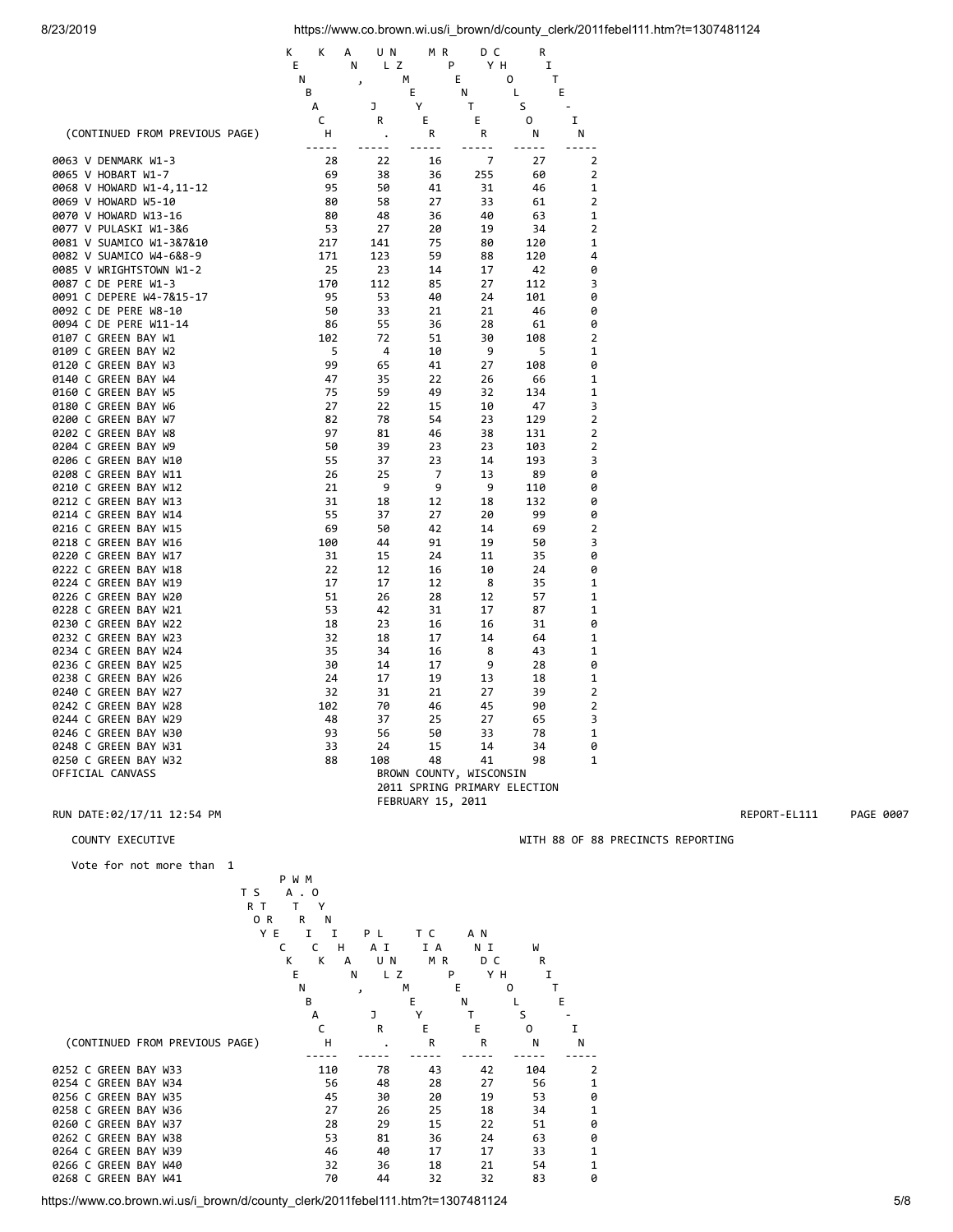

https://www.co.brown.wi.us/i\_brown/d/county\_clerk/2011febel111.htm?t=1307481124 6/8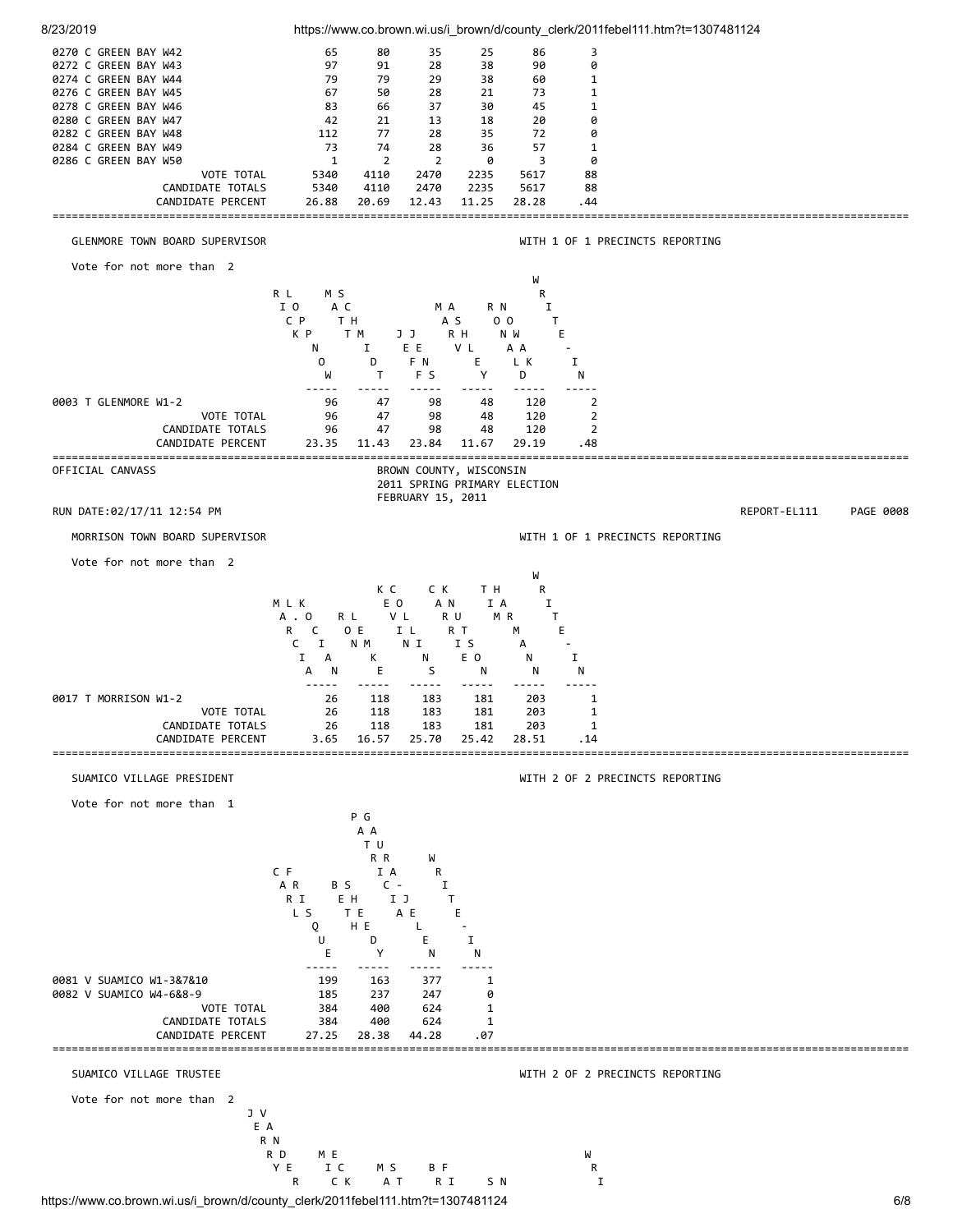| 8/23/2019                                    |                          |                       |                   |                                                         |              |                | https://www.co.brown.wi.us/i brown/d/county clerk/2011febel111.htm?t=1307481124 |                   |              |                   |
|----------------------------------------------|--------------------------|-----------------------|-------------------|---------------------------------------------------------|--------------|----------------|---------------------------------------------------------------------------------|-------------------|--------------|-------------------|
|                                              | S<br>H E<br>$\mathsf{T}$ | R E<br>E R            | Y S<br>Y F        | T E<br>A C                                              | E L          | T L            | T<br>E                                                                          |                   |              |                   |
|                                              | Е                        | L T                   | F                 | N H                                                     | v s          | 0 <sub>U</sub> |                                                                                 |                   |              |                   |
|                                              | Е<br>N                   | L<br>Ε                | Е<br>N            | Е<br>R                                                  | ΕE<br>N N    | M N<br>D       | I<br>N                                                                          |                   |              |                   |
| 0081 V SUAMICO W1-3&7&10                     | -----<br>220             | 214                   | 228               | 100                                                     | 176          | 360            | 4                                                                               |                   |              |                   |
| 0082 V SUAMICO W4-6&8-9<br>VOTE TOTAL        | 226<br>446               | 159<br>373            | 205<br>433        | 80<br>180                                               | 132<br>308   | 336<br>696     | 5<br>9                                                                          |                   |              |                   |
| CANDIDATE TOTALS<br>CANDIDATE PERCENT        | 446<br>18.24             | 373<br>15.25          | 433<br>17.70      | 180<br>7.36                                             | 308<br>12.59 | 696<br>28.46   | 9<br>. 36                                                                       |                   |              |                   |
|                                              |                          |                       |                   |                                                         |              |                |                                                                                 |                   |              | ================= |
| OFFICIAL CANVASS                             |                          |                       |                   | BROWN COUNTY, WISCONSIN<br>2011 SPRING PRIMARY ELECTION |              |                |                                                                                 |                   |              |                   |
| RUN DATE:02/17/11 12:54 PM                   |                          |                       | FEBRUARY 15, 2011 |                                                         |              |                |                                                                                 |                   | REPORT-EL111 | PAGE 0009         |
| DE PERE CITY ALDERPERSON DISTRICT 1          |                          |                       |                   |                                                         |              |                | WITH 1 OF 1 PRECINCTS REPORTING                                                 |                   |              |                   |
| Vote for not more than 1                     |                          |                       |                   |                                                         |              |                |                                                                                 |                   |              |                   |
|                                              |                          |                       | W<br>R            |                                                         |              |                |                                                                                 |                   |              |                   |
|                                              |                          |                       | I                 |                                                         |              |                |                                                                                 |                   |              |                   |
|                                              | B S<br>PLK<br>R A        | L L L<br>A . E        | T<br>A . U        | E                                                       |              |                |                                                                                 |                   |              |                   |
|                                              | A U<br>D E               | G<br>R<br>U<br>L<br>Е | Е<br>C<br>R       | I                                                       |              |                |                                                                                 |                   |              |                   |
|                                              | R                        | L                     | Υ<br>К            | N                                                       |              |                |                                                                                 |                   |              |                   |
| 0087 C DE PERE W1-3                          | 105                      | 188                   | 222               | 1                                                       |              |                |                                                                                 |                   |              |                   |
| VOTE TOTAL<br>CANDIDATE TOTALS               | 105<br>105               | 188<br>188            | 222<br>222        | 1<br>1                                                  |              |                |                                                                                 |                   |              |                   |
| CANDIDATE PERCENT                            | 20.34                    | 36.43                 | 43.02             | . 19                                                    |              |                |                                                                                 |                   |              |                   |
| GREEN BAY CITY MAYOR C GREEN BAY             |                          |                       |                   |                                                         |              |                | WITH 50 OF 50 PRECINCTS REPORTING                                               |                   |              |                   |
| Vote for not more than 1                     |                          |                       |                   |                                                         |              |                |                                                                                 |                   |              |                   |
|                                              |                          | C W<br>H E            |                   |                                                         |              |                |                                                                                 |                   |              |                   |
|                                              |                          | R R                   |                   |                                                         |              |                |                                                                                 |                   |              |                   |
| P E                                          | J S                      | I Y<br>S              |                   |                                                         |              | D N            | W<br>R                                                                          |                   |              |                   |
|                                              | A V<br>I C<br>T A<br>MН  | T<br>0                | AK                | TJW<br>H . A                                            | B R          | A I            | Ι.<br>v c<br>T.                                                                 |                   |              |                   |
|                                              | R N<br>I S               | М<br>P<br>1           | H                 | M O<br>0<br>Y C                                         | N<br>MD E    | IE<br>L S      | E H<br>E.<br>0                                                                  |                   |              |                   |
|                                              | C                        | T                     | Е                 | н                                                       | A E          | L C            | L                                                                               | 1                 |              |                   |
|                                              | К                        | T                     | R                 | А                                                       | S            | н              | S                                                                               | N                 |              |                   |
| 0107 C GREEN BAY W1<br>0109 C GREEN BAY W2   | 100<br>6                 | 140<br>11             | 17<br>1           | 100<br>16                                               | 25<br>0      | 24<br>4        | 4<br>3                                                                          | 0<br>0            |              |                   |
| 0120 C GREEN BAY W3<br>0140 C GREEN BAY W4   | 81<br>61                 | 156<br>61             | 15<br>18          | 68<br>46                                                | 24<br>8      | 12<br>22       | 9<br>$\overline{2}$                                                             | 0<br>0            |              |                   |
| 0160 C GREEN BAY W5                          | 94                       | 103                   | 24                | 70                                                      | 54           | 30             | 7                                                                               | 0                 |              |                   |
| 0180 C GREEN BAY W6<br>0200 C GREEN BAY W7   | 37<br>93                 | 31<br>176             | 7<br>13           | 12<br>62                                                | 31<br>62     | 10<br>12       | $\mathbf 1$<br>6                                                                | 0<br>0            |              |                   |
| 0202 C GREEN BAY W8<br>0204 C GREEN BAY W9   | 98<br>78                 | 134<br>82             | 24<br>21          | 72<br>23                                                | 94<br>40     | 17<br>19       | 3<br>$\overline{2}$                                                             | 0<br>0            |              |                   |
| 0206 C GREEN BAY W10<br>0208 C GREEN BAY W11 | 67<br>48                 | 98<br>43              | 25<br>17          | 51<br>29                                                | 30<br>16     | 69<br>10       | 0<br>$\overline{2}$                                                             | 0<br>0            |              |                   |
| 0210 C GREEN BAY W12                         | 43                       | 41                    | 26                | 20                                                      | 16           | 11             | 4                                                                               | 0                 |              |                   |
| 0212 C GREEN BAY W13<br>0214 C GREEN BAY W14 | 63<br>66                 | 69<br>70              | 22<br>22          | 31<br>36                                                | 26<br>37     | 10<br>26       | 2<br>4                                                                          | 0<br>0            |              |                   |
| 0216 C GREEN BAY W15<br>0218 C GREEN BAY W16 | 66<br>58                 | 79<br>134             | 19<br>12          | 61<br>103                                               | 36<br>18     | 15<br>8        | 0<br>2                                                                          | 1<br>$\mathbf{1}$ |              |                   |
| 0220 C GREEN BAY W17                         | 23                       | 41                    | 8<br>8            | 33                                                      | 22<br>15     | 7              | $\mathbf 1$<br>$\overline{2}$                                                   | 0<br>0            |              |                   |
| 0222 C GREEN BAY W18<br>0224 C GREEN BAY W19 | 16<br>20                 | 19<br>20              | 10                | 31<br>31                                                | 9            | 0<br>1         | 9                                                                               | 0                 |              |                   |
| 0226 C GREEN BAY W20<br>0228 C GREEN BAY W21 | 53<br>62                 | 40<br>57              | 12<br>12          | 46<br>73                                                | 16<br>43     | 13<br>5        | 1<br>4                                                                          | 0<br>0            |              |                   |
| 0230 C GREEN BAY W22<br>0232 C GREEN BAY W23 | 36<br>59                 | 37<br>35              | 6<br>7            | 18<br>25                                                | 9<br>21      | 7<br>12        | $\mathbf 1$<br>1                                                                | 0<br>0            |              |                   |
| 0234 C GREEN BAY W24                         | 42                       | 43                    | 6                 | 24                                                      | 26           | 5              | 4                                                                               | 0                 |              |                   |
| 0236 C GREEN BAY W25<br>0238 C GREEN BAY W26 | 35<br>23                 | 18<br>36              | 13<br>9           | 14<br>18                                                | 8<br>7       | 12<br>3        | 4<br>$\mathbf 1$                                                                | 0<br>0            |              |                   |
| 0240 C GREEN BAY W27<br>0242 C GREEN BAY W28 | 57<br>121                | 27<br>71              | 14<br>56          | 48<br>84                                                | 5<br>40      | 8<br>18        | 3<br>3                                                                          | 0<br>0            |              |                   |
| 0244 C GREEN BAY W29<br>OFFICIAL CANVASS     | 73                       | 36                    | 31                | 48<br>BROWN COUNTY, WISCONSIN                           | 20           | 10             | 7                                                                               | 0                 |              |                   |
|                                              |                          |                       |                   | 2011 SPRING PRIMARY ELECTION                            |              |                |                                                                                 |                   |              |                   |
|                                              |                          |                       | FEBRUARY 15, 2011 |                                                         |              |                |                                                                                 |                   |              |                   |